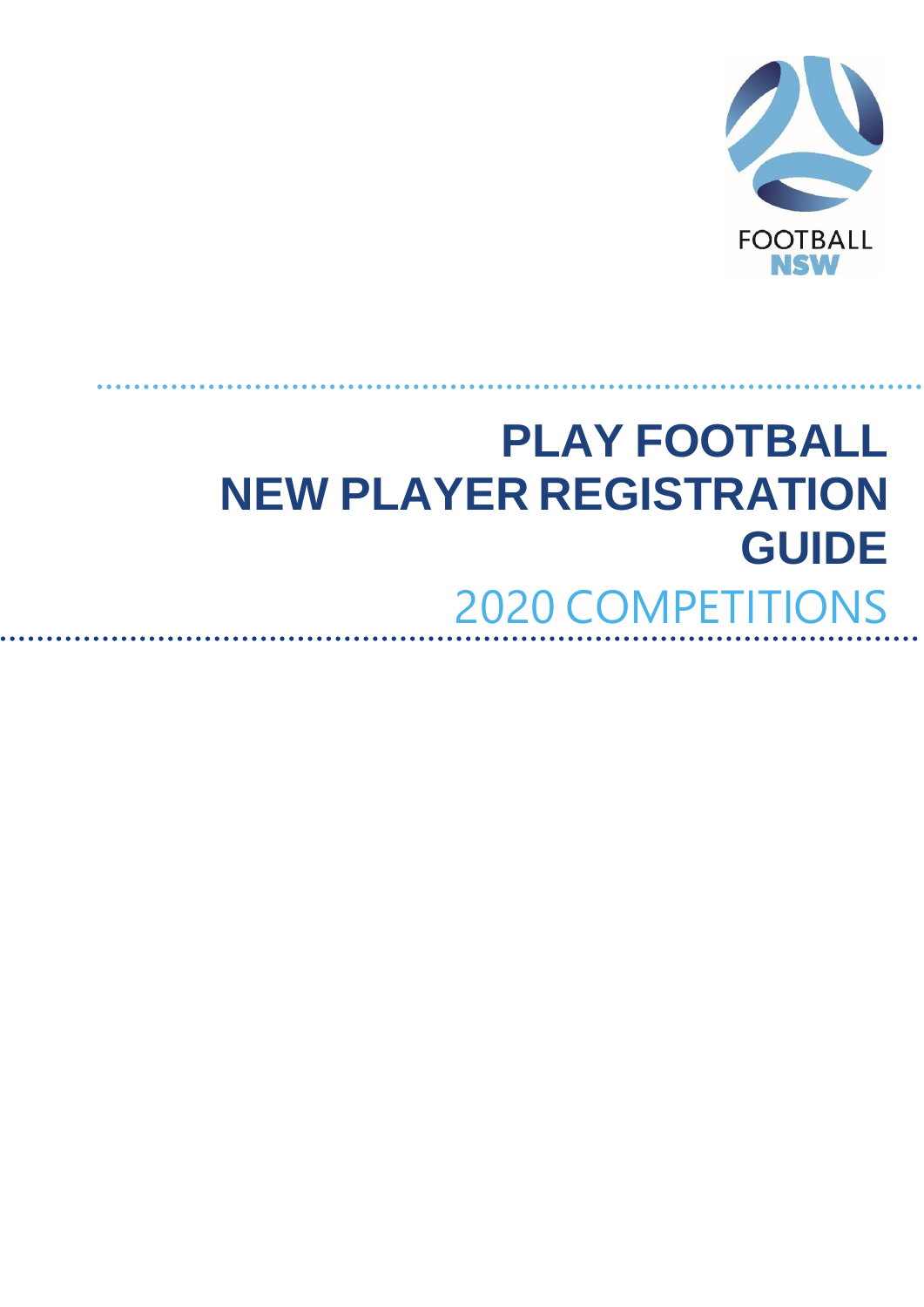#### REGISTRATION OVERVIEW

THIS GUIDE IS ONLY FOR NEW PLAYERS WHO HAVE NEVER REGISTERED IN PLAYFOOTBALL FOR PREVIOUSLY.

- The first step in the registration process is to create a Play Football account. Once created this will be where your player details, registration information and history can be found.
- For participants with a previous MyFootballClub account:
	- o Will need to create a Play Football account and 'claim' their MyFootballClub account details:
		- When a participant creates a Play Football Account, the details used to create the account will be checked to see if there are any details from MyFootballClub that match. The email address is a key field in the matching process.
		- If there is a match, the participant will need to 'claim' those details as their own and proceed with their registration.
- For participants who are new to Football:
	- o Will create a new Play Football account and the relevant profile details will be recorded during the registration process (e.g. address, phone numbers, photo).
- For parents registering on behalf of their children:
	- $\circ$  Parents are to create a separate Play Football account for each member of their family, including themselves. It is recommended that you use the same parent email address for each of the children's accounts.
	- $\circ$  The parent account can then be set up to link each of the children's accounts to the parent account, as the parent account is able to manage all of their family member registrations.

# BEFORE YOU BEGIN

- If you are using a PC/Laptop, ensure you are registering using a supported browser such as Google Chrome or Mozilla Firefox. Currently, Microsoft Edge and Internet Explorer don't display all fields correctly. If you are using an Ipad/Mac iOS is supported, you won't need to use a different browser.
- If applicable, ensure you obtain your Active Kids Voucher from Service NSW before you start registration for your children, in order to redeem you \$100 voucher – https://www.service.nsw.gov.au/transaction/apply-active-kids-voucher
- Ensure you have a valid email address and access to this email account (required at Step 1).
- Ensure you have a passport style photo image ready to upload into your profile (required at Step 7).
- Non-Players over the age of 18 years, will require a valid Working with Children Check number. You can obtain this from the Kids Guardian at the NSW Government website – <https://www.kidsguardian.nsw.gov.au/child-safe-organisations/working-with-children-check>

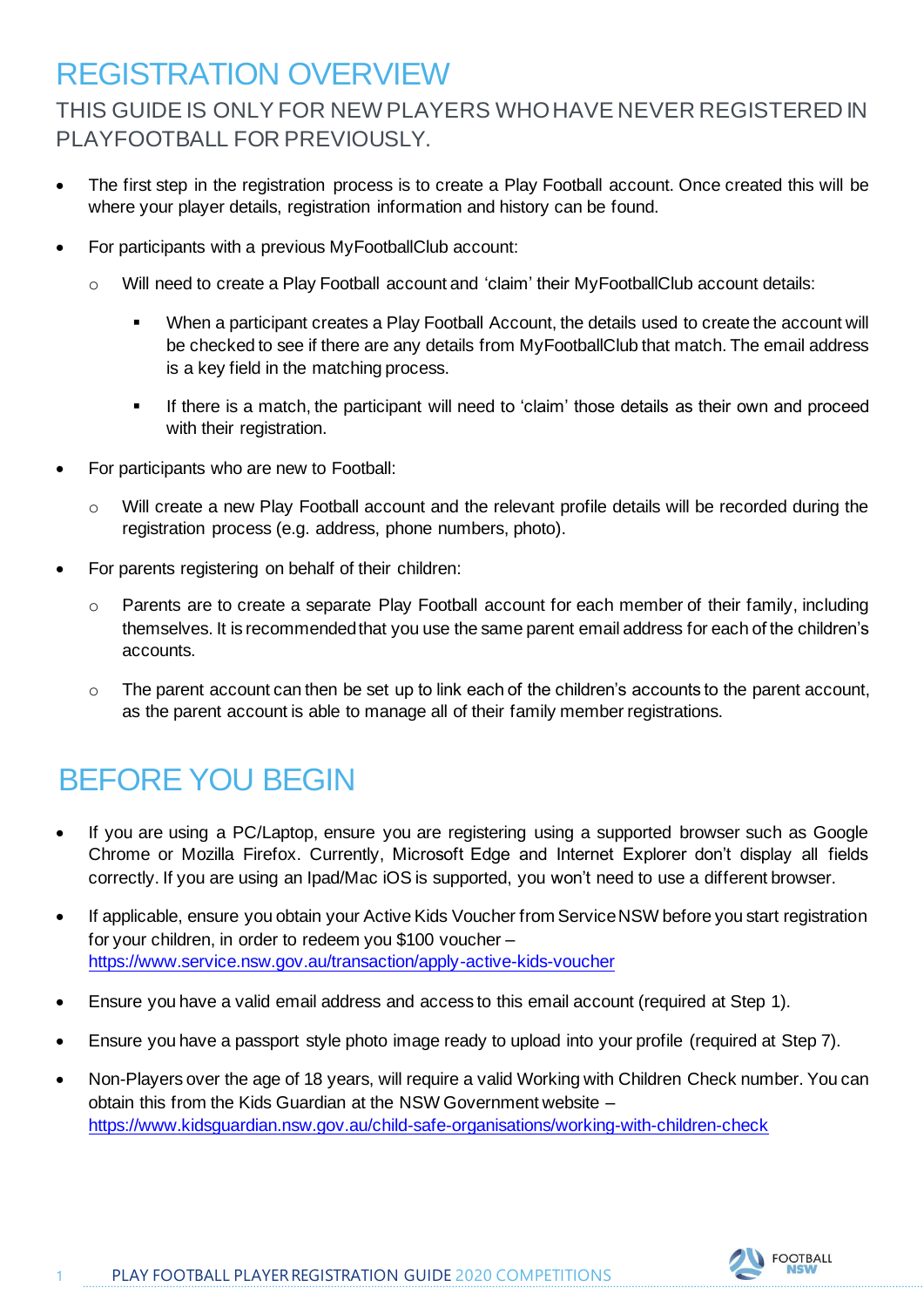# STEP 1 – CREATE YOUR PLAY FOOTBALL ACCOUNT

**1.** Create a Play Football account profile - <https://account.footballnetwork.com.au/register>

**Please Note:** Parents must create their own account first, before creating their child's account (please refer to steps  $a$ ) – f) below when creating each account).

*Please Note: Please do NOT use the social media sign in options, as these are not fully functional at this point in time.*

| Australia.<br><b>ALREADY HAVE AN ACCOUNT?</b><br>Sign in with<br>social account<br>Last Name*<br>Must be eight or more characters including a mix of upper and lower case letters, a number and a special character<br>Confirm Password *<br>Select date<br>Receive marketing promotions and special offer emails from Football Federation Australia<br>FFA respects the privacy of individuals about whom we collect personal information. The personal information that FFA collects from you via the<br>Football Family registration form is collected for the purposes of processing your registration, sending you information about FFA (including<br>information regarding our commercial partners and sponsors and related products and services), information about football matches, tickets and<br>related events, assisting with your enquiries and for other purposes set out in our Privacy Policy.<br>You acknowledge that the information you provide will be collected by FFA and may be given to third parties (such as Ticketek, IT providers or<br>venue operators) we engage to help us run our business for the purposes outlined above or as required by law. Without your personal details, we<br>can't register you or send you the information you've requested. Our Privacy Policy tells you more, including how to contact us to access and correct<br>By signing up, you consent to the collection, use and disclosure of your personal information as described above.<br>I have read and accept the terms and conditions |                                                             | Your Football Account is one account that lets you connect with all of the Football Network in |
|---------------------------------------------------------------------------------------------------------------------------------------------------------------------------------------------------------------------------------------------------------------------------------------------------------------------------------------------------------------------------------------------------------------------------------------------------------------------------------------------------------------------------------------------------------------------------------------------------------------------------------------------------------------------------------------------------------------------------------------------------------------------------------------------------------------------------------------------------------------------------------------------------------------------------------------------------------------------------------------------------------------------------------------------------------------------------------------------------------------------------------------------------------------------------------------------------------------------------------------------------------------------------------------------------------------------------------------------------------------------------------------------------------------------------------------------------------------------------------------------------------------------------------------------------------|-------------------------------------------------------------|------------------------------------------------------------------------------------------------|
|                                                                                                                                                                                                                                                                                                                                                                                                                                                                                                                                                                                                                                                                                                                                                                                                                                                                                                                                                                                                                                                                                                                                                                                                                                                                                                                                                                                                                                                                                                                                                         |                                                             |                                                                                                |
|                                                                                                                                                                                                                                                                                                                                                                                                                                                                                                                                                                                                                                                                                                                                                                                                                                                                                                                                                                                                                                                                                                                                                                                                                                                                                                                                                                                                                                                                                                                                                         |                                                             |                                                                                                |
|                                                                                                                                                                                                                                                                                                                                                                                                                                                                                                                                                                                                                                                                                                                                                                                                                                                                                                                                                                                                                                                                                                                                                                                                                                                                                                                                                                                                                                                                                                                                                         |                                                             |                                                                                                |
|                                                                                                                                                                                                                                                                                                                                                                                                                                                                                                                                                                                                                                                                                                                                                                                                                                                                                                                                                                                                                                                                                                                                                                                                                                                                                                                                                                                                                                                                                                                                                         | First Name*                                                 |                                                                                                |
|                                                                                                                                                                                                                                                                                                                                                                                                                                                                                                                                                                                                                                                                                                                                                                                                                                                                                                                                                                                                                                                                                                                                                                                                                                                                                                                                                                                                                                                                                                                                                         |                                                             |                                                                                                |
|                                                                                                                                                                                                                                                                                                                                                                                                                                                                                                                                                                                                                                                                                                                                                                                                                                                                                                                                                                                                                                                                                                                                                                                                                                                                                                                                                                                                                                                                                                                                                         |                                                             |                                                                                                |
|                                                                                                                                                                                                                                                                                                                                                                                                                                                                                                                                                                                                                                                                                                                                                                                                                                                                                                                                                                                                                                                                                                                                                                                                                                                                                                                                                                                                                                                                                                                                                         | Email Address *                                             |                                                                                                |
|                                                                                                                                                                                                                                                                                                                                                                                                                                                                                                                                                                                                                                                                                                                                                                                                                                                                                                                                                                                                                                                                                                                                                                                                                                                                                                                                                                                                                                                                                                                                                         |                                                             |                                                                                                |
|                                                                                                                                                                                                                                                                                                                                                                                                                                                                                                                                                                                                                                                                                                                                                                                                                                                                                                                                                                                                                                                                                                                                                                                                                                                                                                                                                                                                                                                                                                                                                         |                                                             |                                                                                                |
|                                                                                                                                                                                                                                                                                                                                                                                                                                                                                                                                                                                                                                                                                                                                                                                                                                                                                                                                                                                                                                                                                                                                                                                                                                                                                                                                                                                                                                                                                                                                                         | Create a Password *                                         |                                                                                                |
|                                                                                                                                                                                                                                                                                                                                                                                                                                                                                                                                                                                                                                                                                                                                                                                                                                                                                                                                                                                                                                                                                                                                                                                                                                                                                                                                                                                                                                                                                                                                                         |                                                             |                                                                                                |
|                                                                                                                                                                                                                                                                                                                                                                                                                                                                                                                                                                                                                                                                                                                                                                                                                                                                                                                                                                                                                                                                                                                                                                                                                                                                                                                                                                                                                                                                                                                                                         |                                                             |                                                                                                |
|                                                                                                                                                                                                                                                                                                                                                                                                                                                                                                                                                                                                                                                                                                                                                                                                                                                                                                                                                                                                                                                                                                                                                                                                                                                                                                                                                                                                                                                                                                                                                         |                                                             |                                                                                                |
|                                                                                                                                                                                                                                                                                                                                                                                                                                                                                                                                                                                                                                                                                                                                                                                                                                                                                                                                                                                                                                                                                                                                                                                                                                                                                                                                                                                                                                                                                                                                                         |                                                             |                                                                                                |
|                                                                                                                                                                                                                                                                                                                                                                                                                                                                                                                                                                                                                                                                                                                                                                                                                                                                                                                                                                                                                                                                                                                                                                                                                                                                                                                                                                                                                                                                                                                                                         |                                                             |                                                                                                |
|                                                                                                                                                                                                                                                                                                                                                                                                                                                                                                                                                                                                                                                                                                                                                                                                                                                                                                                                                                                                                                                                                                                                                                                                                                                                                                                                                                                                                                                                                                                                                         |                                                             |                                                                                                |
|                                                                                                                                                                                                                                                                                                                                                                                                                                                                                                                                                                                                                                                                                                                                                                                                                                                                                                                                                                                                                                                                                                                                                                                                                                                                                                                                                                                                                                                                                                                                                         |                                                             |                                                                                                |
|                                                                                                                                                                                                                                                                                                                                                                                                                                                                                                                                                                                                                                                                                                                                                                                                                                                                                                                                                                                                                                                                                                                                                                                                                                                                                                                                                                                                                                                                                                                                                         | Date of Birth *                                             |                                                                                                |
|                                                                                                                                                                                                                                                                                                                                                                                                                                                                                                                                                                                                                                                                                                                                                                                                                                                                                                                                                                                                                                                                                                                                                                                                                                                                                                                                                                                                                                                                                                                                                         |                                                             |                                                                                                |
|                                                                                                                                                                                                                                                                                                                                                                                                                                                                                                                                                                                                                                                                                                                                                                                                                                                                                                                                                                                                                                                                                                                                                                                                                                                                                                                                                                                                                                                                                                                                                         |                                                             |                                                                                                |
|                                                                                                                                                                                                                                                                                                                                                                                                                                                                                                                                                                                                                                                                                                                                                                                                                                                                                                                                                                                                                                                                                                                                                                                                                                                                                                                                                                                                                                                                                                                                                         |                                                             |                                                                                                |
|                                                                                                                                                                                                                                                                                                                                                                                                                                                                                                                                                                                                                                                                                                                                                                                                                                                                                                                                                                                                                                                                                                                                                                                                                                                                                                                                                                                                                                                                                                                                                         |                                                             |                                                                                                |
|                                                                                                                                                                                                                                                                                                                                                                                                                                                                                                                                                                                                                                                                                                                                                                                                                                                                                                                                                                                                                                                                                                                                                                                                                                                                                                                                                                                                                                                                                                                                                         |                                                             |                                                                                                |
|                                                                                                                                                                                                                                                                                                                                                                                                                                                                                                                                                                                                                                                                                                                                                                                                                                                                                                                                                                                                                                                                                                                                                                                                                                                                                                                                                                                                                                                                                                                                                         |                                                             |                                                                                                |
|                                                                                                                                                                                                                                                                                                                                                                                                                                                                                                                                                                                                                                                                                                                                                                                                                                                                                                                                                                                                                                                                                                                                                                                                                                                                                                                                                                                                                                                                                                                                                         |                                                             |                                                                                                |
|                                                                                                                                                                                                                                                                                                                                                                                                                                                                                                                                                                                                                                                                                                                                                                                                                                                                                                                                                                                                                                                                                                                                                                                                                                                                                                                                                                                                                                                                                                                                                         |                                                             |                                                                                                |
|                                                                                                                                                                                                                                                                                                                                                                                                                                                                                                                                                                                                                                                                                                                                                                                                                                                                                                                                                                                                                                                                                                                                                                                                                                                                                                                                                                                                                                                                                                                                                         |                                                             |                                                                                                |
|                                                                                                                                                                                                                                                                                                                                                                                                                                                                                                                                                                                                                                                                                                                                                                                                                                                                                                                                                                                                                                                                                                                                                                                                                                                                                                                                                                                                                                                                                                                                                         |                                                             |                                                                                                |
|                                                                                                                                                                                                                                                                                                                                                                                                                                                                                                                                                                                                                                                                                                                                                                                                                                                                                                                                                                                                                                                                                                                                                                                                                                                                                                                                                                                                                                                                                                                                                         | Terms and Conditions *<br>your details or make a complaint. |                                                                                                |

**a)** Enter your first name and last name.

*Please Note: For children's accounts the name must be the same as the one used for your child's record at Service NSW, to ensure the Active Kids Voucher can be redeemed.*

**b)** Enter a valid email address.

*Please Note: For players with a previous MyFootballClub account, ensure you enter the same email address here to enable you to claim your existing profile.*

**c)** Create a password.

*Please Note: the password must contain a capital letter, a number and a special character.*

**d)** Enter your date of birth.

*Please Note: for children's accounts, this date must be the same as the one used for your child's record at Service NSW ensure the Active Kids Voucher can be redeemed.*

- **e)** Read the terms and conditions and check the box accepting the terms and conditions.
- **f)** Click 'Register'.

*Please Note: An email will be sent to your email address with a code for you to verify the address.*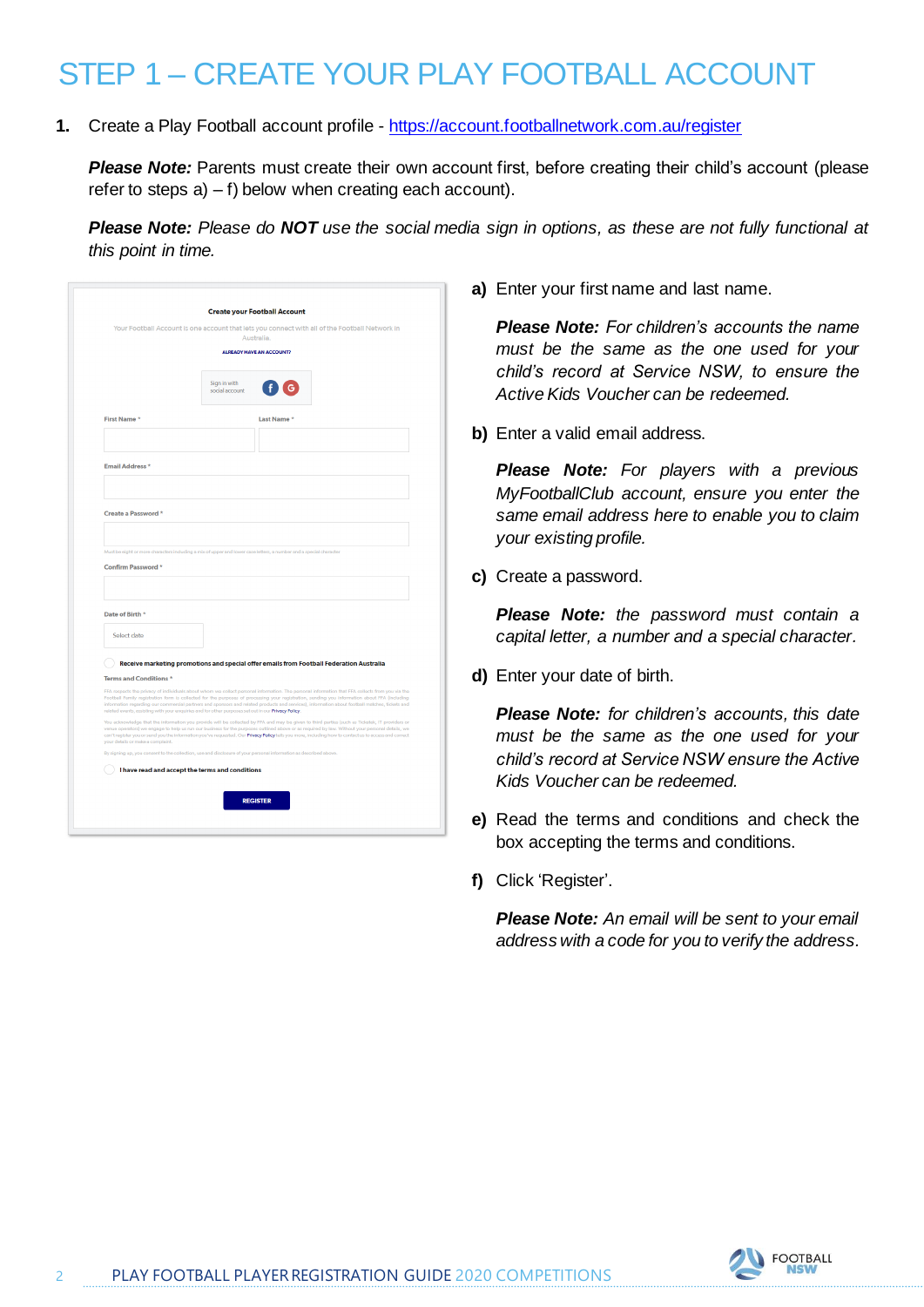**2.** Verify your Account by entering the code provided in your email from Play Football into the verify screen.

| accounts<br>to me                                                                      | $0.6 - 0.1$ | Please verify your email address                                                                                           |
|----------------------------------------------------------------------------------------|-------------|----------------------------------------------------------------------------------------------------------------------------|
| 8 Jan View details<br><b>FOOTBALL</b>                                                  |             | We have sent an email to <b>epic88labs@gmail.com</b> , please copy the code in the email and paste<br>into the field below |
| Hi Carol,                                                                              |             |                                                                                                                            |
| Thank you for signing up. Please<br>verify your email address using<br>the code below: |             | <b>CONTINUE</b>                                                                                                            |
| Paste this code into the<br>verification form:                                         |             | Haven't received the email? Send again                                                                                     |
| 134544                                                                                 |             |                                                                                                                            |

**3.** Re-enter your password.

|                 | <b>Confirm your password</b>                             |
|-----------------|----------------------------------------------------------|
|                 | Please enter your password to finalise your registration |
| <b>Password</b> |                                                          |
|                 |                                                          |
|                 |                                                          |
|                 | <b>CONTINUE</b>                                          |

**4.** If your profile details match to an existing MyFootballClub account, claim your profile.

| <b>PLAY FOOTBALL</b><br>Proudly partnered with<br>rebel<br><b>Play Football Online Registration</b>                                                                                                     |                                     |
|---------------------------------------------------------------------------------------------------------------------------------------------------------------------------------------------------------|-------------------------------------|
|                                                                                                                                                                                                         |                                     |
| <b>Claim Profiles</b>                                                                                                                                                                                   |                                     |
| Hi Sam, below you will see a list of existing records which match your email<br>address samantha.huynh@ffa.com.au You can choose to link these records to<br>your account.                              |                                     |
| Checking the "Link" option will add those participant records to your<br>account and allow you to manage registrations on their behalf. You can<br>also indicate if one of the existing records is you. |                                     |
| Clear<br>3.2.3, Test (Reference: 4721140)<br>Organisation: FFA Test Club                                                                                                                                | $\bigodot$ Me $\prod_{\text{link}}$ |
| Continue                                                                                                                                                                                                |                                     |

*Please Note: For parents who have used the email address for each of their children's records, claim all of your children's records during this step. Please ensure you indicate which record belongs to 'YOU', and which ones are to be linked to your account.*

*Please Note: For parents who have used different email addresses for each of their children, you may link those profiles at a later stage during the registration process.*

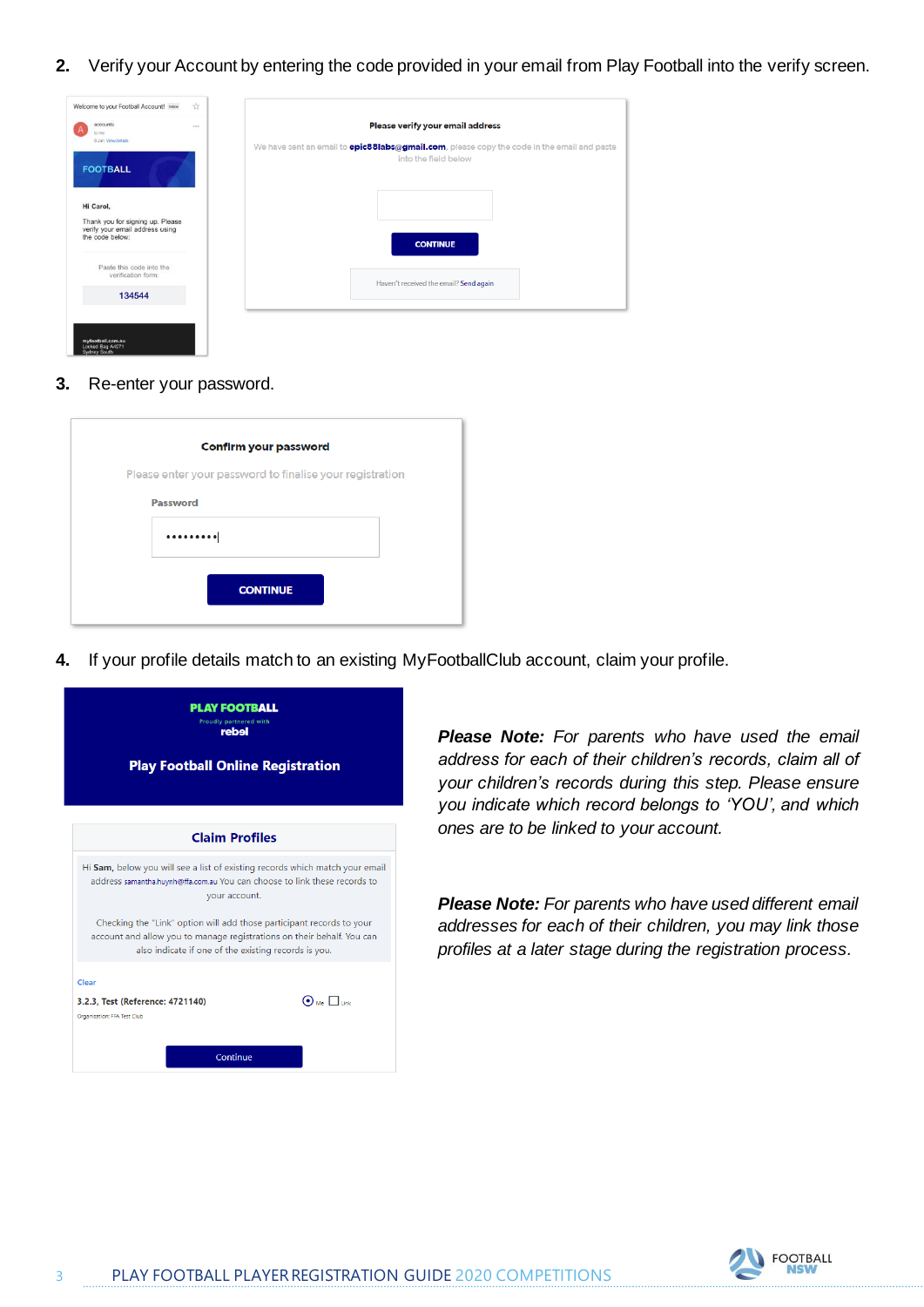**5.** Select any communication options to add to your profile (these are optional) and click 'Save and Continue'. The Play Football home screen should display.

*Please Note: you are now signed into your account, see top right of screen*



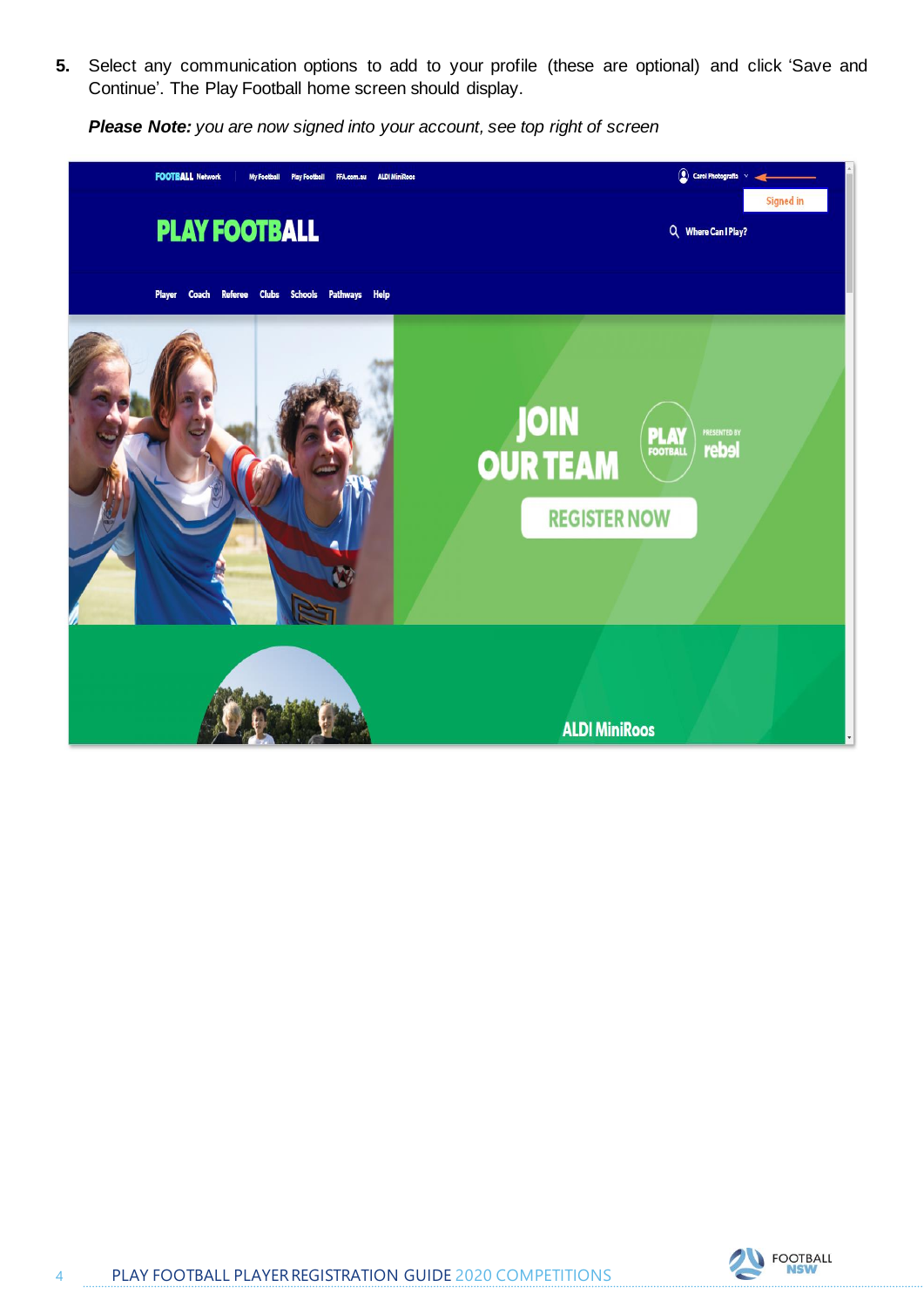# STEP 2 – PROFILE PHOTO

**1.** Hover over your name on the top right of the screen (as per image above) and select 'My Account'. Under 'Registrations' select 'Manage my Registration'.

*Please Note: If you are registering your child, you will need to hover over your name on the top right of the screen and click on the drop down under 'linked records' and then select the child you are registering.*

**2.** Under the photo box, select 'edit your public profile' and then participants will need to upload a photo by clicking 'select profile image'.

*Please Note:* The photo uploaded will need to meet the image guidelines specified and will also appear on your Play Football account. Basic photo editing tools are also available to crop or rotate the image.

- **3.** Click the save image button (first icon above your photo disc).
- **4.** Click 'save' and a confirmation message will appear at the top of the screen advising 'Item(s) updated successfully'.

### STEP 3 – REGISTER TO A CLUB

- **1.** Open your club's online registration form
	- [Hawkesbury City –](https://registration.playfootball.com.au/common/pages/reg/welcomeregplus.aspx?entityid=74685&id=72317) CLICK HERE
- **2.** Click 'Get Started' to commence your registration.

|                  |                                                                                | <b>PLAY FOOTBALL</b>                                  | <b>Proudly partnered with</b> |                      |  |
|------------------|--------------------------------------------------------------------------------|-------------------------------------------------------|-------------------------------|----------------------|--|
|                  |                                                                                |                                                       | rebel                         |                      |  |
|                  |                                                                                | <b>Play Football Online Registration</b>              |                               |                      |  |
|                  |                                                                                |                                                       | Welcome                       |                      |  |
|                  |                                                                                | Registration for: APIA Leichhardt Tigers FC           |                               |                      |  |
|                  |                                                                                |                                                       | <b>How this works</b>         |                      |  |
|                  |                                                                                | Register in less than 10 minutes                      |                               |                      |  |
|                  |                                                                                |                                                       | Secure online registration    |                      |  |
|                  |                                                                                | Login using MyFootball account                        |                               |                      |  |
|                  |                                                                                |                                                       | <b>Information needed</b>     |                      |  |
|                  |                                                                                |                                                       | Personal Details              |                      |  |
|                  |                                                                                | Profile photo. WWC, ITC and other details as required |                               |                      |  |
|                  |                                                                                | Credit Card Details (If poying online today)          |                               |                      |  |
|                  |                                                                                |                                                       |                               |                      |  |
|                  |                                                                                |                                                       | Get started                   |                      |  |
|                  |                                                                                |                                                       |                               |                      |  |
|                  |                                                                                | <b>Available registration products</b>                |                               |                      |  |
| Role             |                                                                                | Football Type                                         |                               | <b>Playing Level</b> |  |
| Select           |                                                                                | Salact.                                               |                               | Select               |  |
| Coach - U16 Boys | 2019 NPL NSW Youth / 2019 NPL 2 NSW Youth / 2019 FNSW Association Youth League |                                                       |                               |                      |  |
| Role             | Coach                                                                          |                                                       | Age                           | 16-99 Mixed          |  |
|                  |                                                                                | Club Football                                         |                               | ALL                  |  |

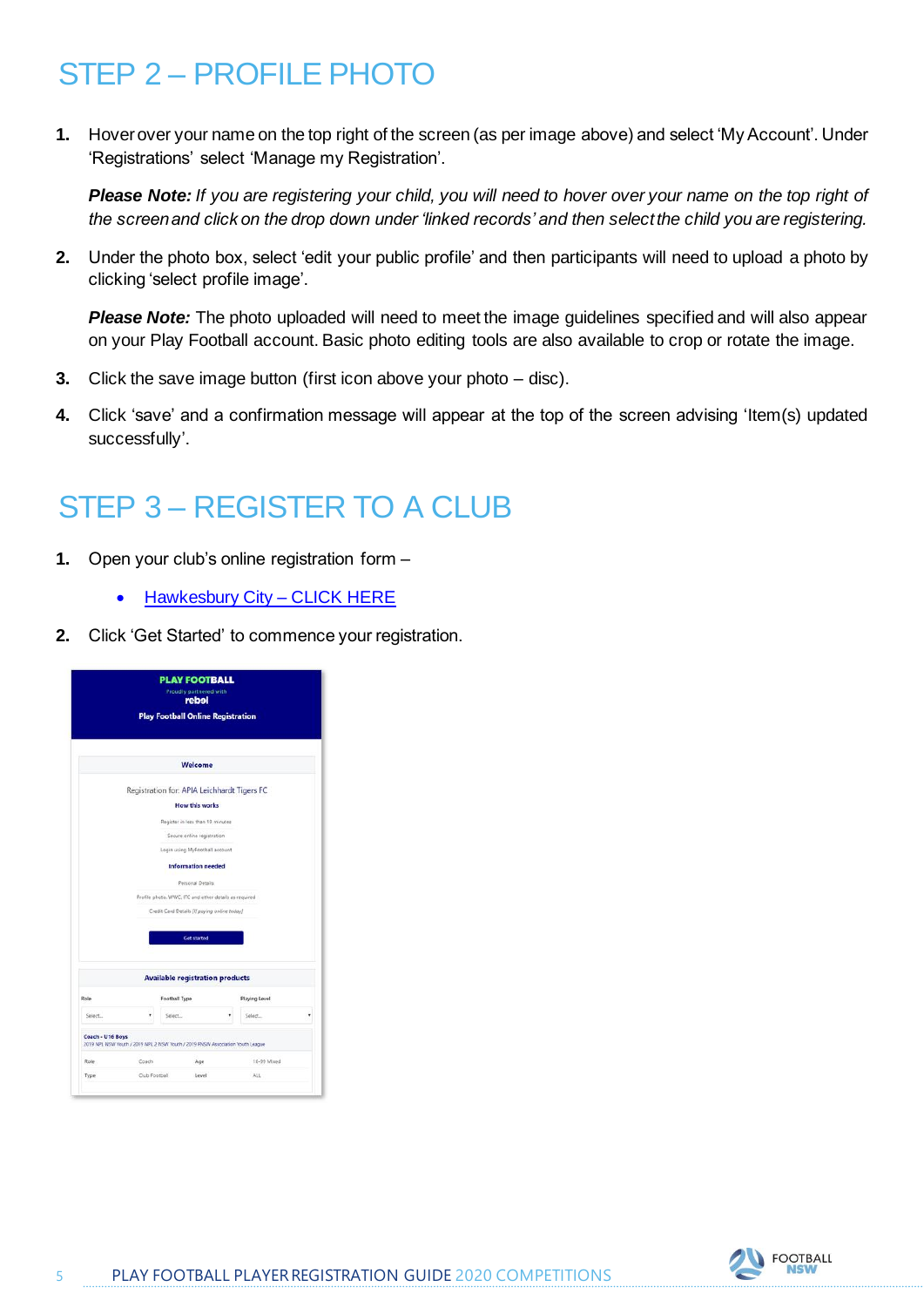#### STEP 4 – SELECT THE PARTICIPANT

**1.** Sign into your Play Football account (if not already logged in) and you will be presented with the Play Football Online Registration screen. This will show your own account details, along with any individuals you have linked to your account.

|                                     | <b>Play Football Online Registration</b>                                                                                                                                                                                                                      |        |
|-------------------------------------|---------------------------------------------------------------------------------------------------------------------------------------------------------------------------------------------------------------------------------------------------------------|--------|
| huynhtwo, Sam                       |                                                                                                                                                                                                                                                               | Logout |
|                                     |                                                                                                                                                                                                                                                               |        |
|                                     | Select the person you are registering for                                                                                                                                                                                                                     |        |
| I am registering myself             |                                                                                                                                                                                                                                                               |        |
| huunititum Tam (Reference:10062852) |                                                                                                                                                                                                                                                               |        |
| I am registering a linked person    |                                                                                                                                                                                                                                                               |        |
|                                     | O Meumangam, Jay (Reference: 10062854)                                                                                                                                                                                                                        |        |
| I am registering a new person       |                                                                                                                                                                                                                                                               |        |
| $\bigcirc$ Register my              | <b>CHILD</b>                                                                                                                                                                                                                                                  |        |
|                                     | ⊡ Link this participant to my account                                                                                                                                                                                                                         |        |
| link).                              | If the person you are purchasing the product on behalf of is not<br>shown, you will need to: Login as that person - or Login to your<br>account and link the person record to your account<br>(record must have the same email address as yours to be able to |        |
|                                     | Continue                                                                                                                                                                                                                                                      |        |

- If you are registering yourself select your name and click 'continue'.
- If you a registering a 'linked' person select the relevant participant and then click 'continue'.
- If you are registering a new person, select and indicate who you are registering, then click 'continue'.

# STEP 5 – SELECT A PRODUCT

|                          | О                    |                       |                        |
|--------------------------|----------------------|-----------------------|------------------------|
|                          |                      | <b>Product Select</b> |                        |
| Club                     |                      |                       |                        |
| Carlton Rovers FC        |                      |                       |                        |
| Role                     | <b>Football Type</b> |                       | <b>Playing Level</b>   |
| Select                   | Select               |                       | Select                 |
| Carlton Social Comp 2019 |                      |                       | N/A                    |
| Role                     | Player               | Age                   | 4-18 Mixed             |
| Type                     | Social               | Level                 | Social                 |
|                          |                      |                       | PRICE FROM<br>\$130.00 |
| junior (4-18) - sports   |                      |                       | N/A                    |
| Role                     | Player               | Age                   | 4-18 Mixed             |
| Type                     | Club Football        | Level                 | Community              |
|                          |                      |                       | PRICE FROM<br>\$411.40 |
| junior 9-14              |                      |                       | N/A                    |
| Role                     | Player               | Age                   | 4-18 Mixed             |
| <b>Type</b>              | Club Football        | Level                 | Community              |

*1.* You will be shown all the 'Products' your club has on offer, select the relevant product to you.

*Please Note: If you are UNSURE of which product to select speak with your club directly.*

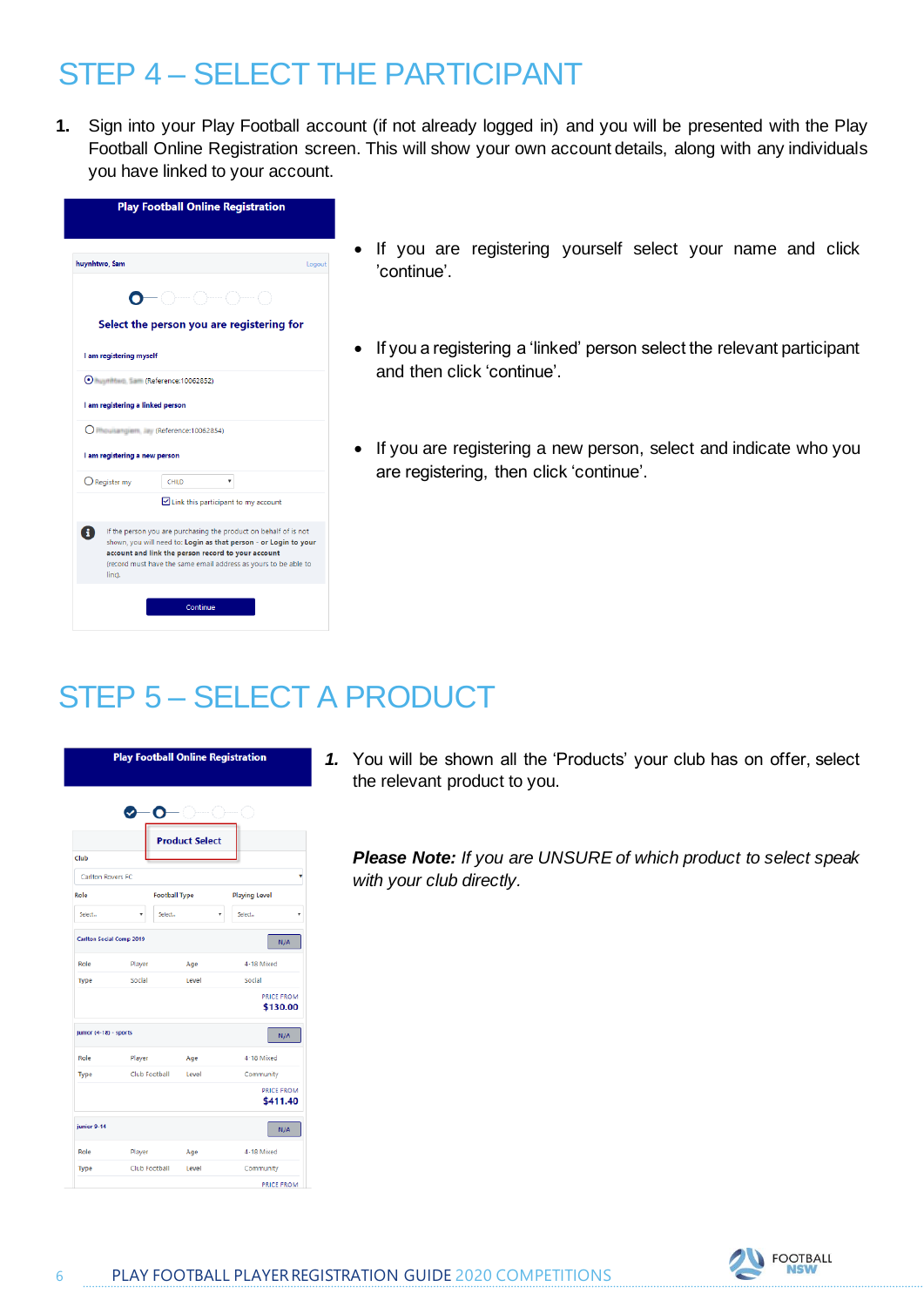# STEP 6 – PRODUCT DETAILS



- This section outlines the breakdown of the fees, that are included within the 'Product' selection.
- If an optional product is to be purchased select the product and then select 'Update Shopping Cart', which will refresh the screen with and provide a new total value.

*Please Note: Participants must ensure they qualify for a student discount, as this affects the insurance coverage provided when you play. Clubs/Associations are required to verify players who indicate they are a tertiary student.*

#### STEP 7 – PARTICIPANT DETAILS

• Participants will be shown a details screen, please update all of your details making sure all fields marked with \* are completed.

#### STEP 8 – PROFILE PHOTO CONFIRMATION



• Your photo from Step 2 will appear here, please click 'continue'.

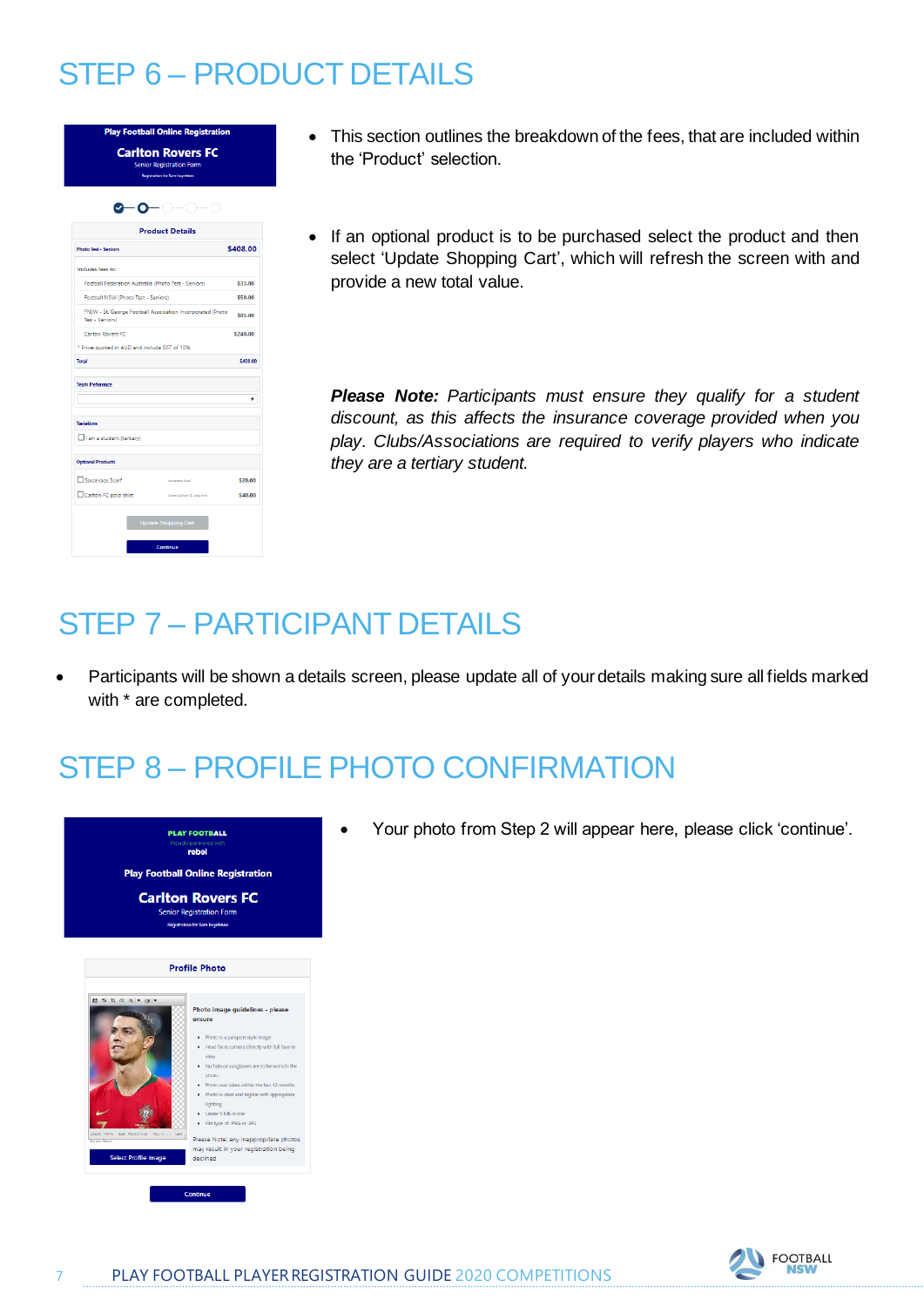#### STEP 9 – INTERNATIONAL TRANSFER CERTIFICATE (PLAYERS ONLY)

| <b>Play Football Online Registration</b><br><b>Carlton Rovers FC</b><br><b>Senior Registration Form</b><br><b>Registration for Sam huynhovo</b><br>0-0-0-0-<br><b>International Transfer Clearance</b><br>▼<br>0—0—⊖—<br><b>International Transfer Clearance</b><br>۳<br>What Was the Country of Your Last Registration?* | Proudly partnered with<br>rebəl                                                                 |
|---------------------------------------------------------------------------------------------------------------------------------------------------------------------------------------------------------------------------------------------------------------------------------------------------------------------------|-------------------------------------------------------------------------------------------------|
|                                                                                                                                                                                                                                                                                                                           |                                                                                                 |
|                                                                                                                                                                                                                                                                                                                           |                                                                                                 |
|                                                                                                                                                                                                                                                                                                                           |                                                                                                 |
|                                                                                                                                                                                                                                                                                                                           |                                                                                                 |
|                                                                                                                                                                                                                                                                                                                           |                                                                                                 |
|                                                                                                                                                                                                                                                                                                                           |                                                                                                 |
|                                                                                                                                                                                                                                                                                                                           | Was Your Last Registration to an Affiliated Football(Soccer) Club in<br>Australia <sup>7*</sup> |
|                                                                                                                                                                                                                                                                                                                           | Select                                                                                          |
|                                                                                                                                                                                                                                                                                                                           | Select                                                                                          |
|                                                                                                                                                                                                                                                                                                                           | <b>Yes</b>                                                                                      |
|                                                                                                                                                                                                                                                                                                                           | Nn                                                                                              |
|                                                                                                                                                                                                                                                                                                                           | I have never registered to play Football before                                                 |
|                                                                                                                                                                                                                                                                                                                           |                                                                                                 |
|                                                                                                                                                                                                                                                                                                                           |                                                                                                 |
|                                                                                                                                                                                                                                                                                                                           |                                                                                                 |
|                                                                                                                                                                                                                                                                                                                           | Was Your Last Registration to an Affiliated Football(Soccer) Club in<br>Australia?*             |
|                                                                                                                                                                                                                                                                                                                           | <b>No</b>                                                                                       |
|                                                                                                                                                                                                                                                                                                                           |                                                                                                 |

- Players will be asked to identify whether their last registration was with a Football club overseas or in Australia.
	- o If your last registration was with an Australian club then select 'YES'.
	- o If your last registration was with an Overseas club select 'NO'.

*Please Note: This will prompt the participant to continue through the ITC process.* 

o If you have never played football before, please select this option.

- If required to complete the ITC process, please complete the fields marked with an \*.
- Once you have completed your registration, an ITC request will then be sent through to Football Federation Australia.



What Was the Year of Your Last Registration?\*

Select...



 $\overline{\mathbf{v}}$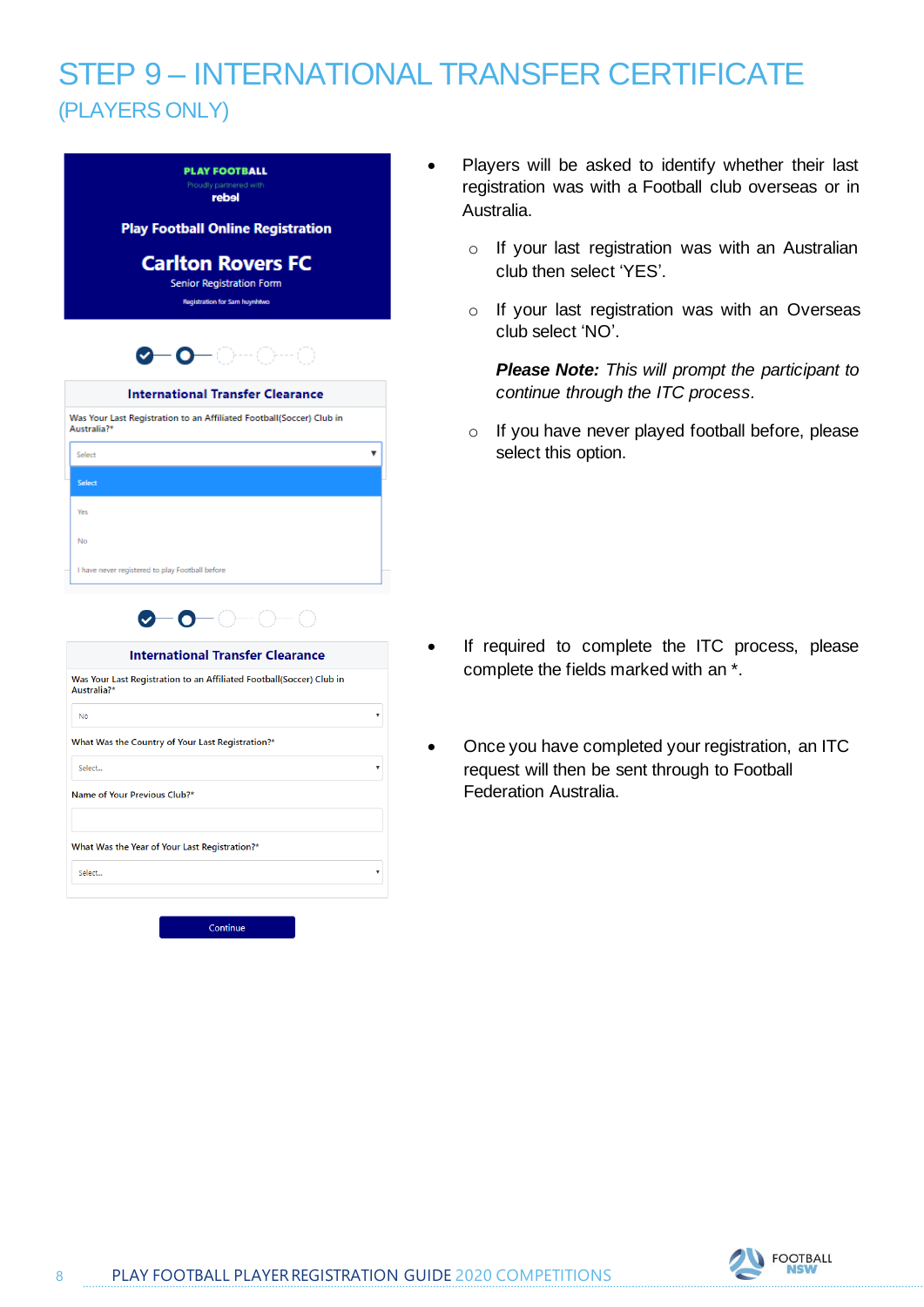#### STEP 10 – WORKING WITH CHILDREN CHECK (NON-PLAYERS)

|                                                         | <b>Working With Children</b>                                                                 |
|---------------------------------------------------------|----------------------------------------------------------------------------------------------|
|                                                         | Do you have a current Working With Children (WWC) Accreditation?*                            |
| Select                                                  | ٧                                                                                            |
| Select                                                  |                                                                                              |
| Yes<br><b>No</b>                                        |                                                                                              |
|                                                         | Continue                                                                                     |
|                                                         |                                                                                              |
|                                                         | <b>Working With Children</b>                                                                 |
|                                                         | Do you have a current Working With Children (WWC) Accreditation?*                            |
| Yes                                                     |                                                                                              |
|                                                         | If Yes, please select the relevant State body you have attained this WWC Accreditation from* |
| Select                                                  |                                                                                              |
| <b>WWC Accreditation Number</b>                         |                                                                                              |
|                                                         |                                                                                              |
|                                                         | 画                                                                                            |
| Select<br>Select<br>Paid<br>Volunteer                   |                                                                                              |
|                                                         | Continue                                                                                     |
|                                                         |                                                                                              |
|                                                         | <b>Working With Children</b>                                                                 |
|                                                         | Do you have a current Working With Children (WWC) Accreditation?*                            |
| No                                                      | ٠                                                                                            |
|                                                         | Do you have a WWC Accreditation exemption?*                                                  |
| <b>No</b>                                               |                                                                                              |
|                                                         | For information on how to obtain a WWC Accreditation, click here.                            |
|                                                         | <b>WWC Accreditation Application Number</b>                                                  |
|                                                         |                                                                                              |
| <b>WWC Expiry Date</b><br>24/01/2019<br><b>WWC Type</b> | <b>WWC Accreditation Application Status Comment</b>                                          |

- Non-Players (Coaches/Managers/Volunteers) will be asked to identify whether they have a current Working with Children Check (WWC).
	- o If you have a valid WWC then select 'YES'.
	- o Select NSW Office of the Children's Guardian.
	- o Enter your WWC number, expiry date and type "Paid" or "Volunteer".
	- If do not have a valid Working with Children accreditation, then select 'NO'.

*Please Note: your registration cannot proceed without a valid or in-progress WWC.* 

Click the link to be taken to the Office of the Children's Guardian and fill in the form to apply for a NSW Working with Children Check registration. Once submitted, you will receive an email confirmation with an application number. Enter this number into the registration form.

**Please Note:** The Working with Children Check is free for 'Volunteers'.

**Please Note:** If you are unsure if you require a Volunteer or Paid WWC, please check with your club.

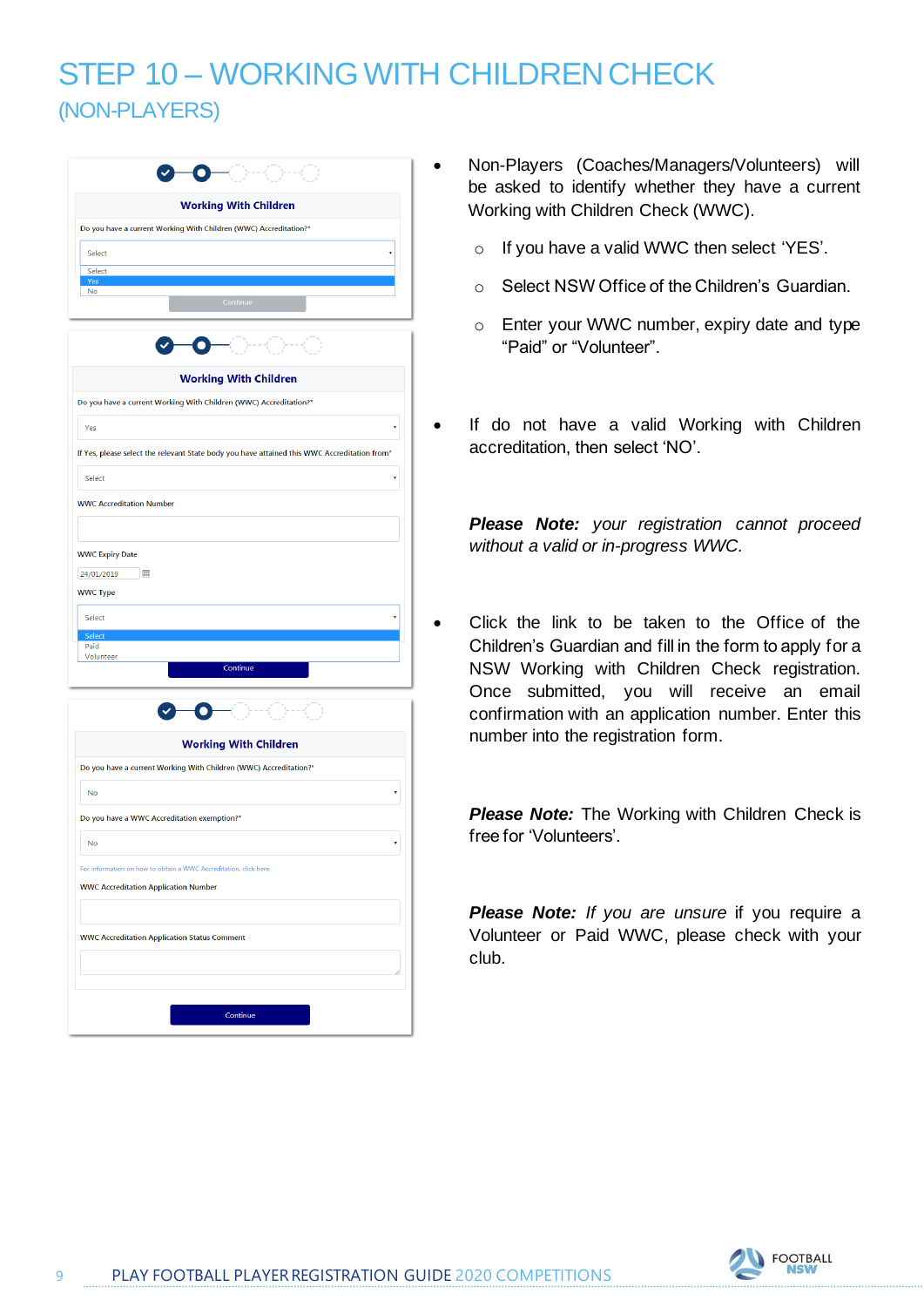#### STEP 11 – REVIEW YOUR ORDER AND T&C'S

| <b>PLAY FOOTBALL</b>   |  |
|------------------------|--|
| Proudly partnered with |  |
| rahal                  |  |

**Play Football Online Registration** 

**Carlton Rovers FC** 

Senior Registration Form **Registration for Sam huyghbag** 



| Review your order |  |
|-------------------|--|
|                   |  |

Please confirm your order details are correct.

| Shopping cart                                            |                                                                                                                                                                                                                           | <b>Modify</b> |
|----------------------------------------------------------|---------------------------------------------------------------------------------------------------------------------------------------------------------------------------------------------------------------------------|---------------|
| <b>Photo Test - Seniors</b>                              |                                                                                                                                                                                                                           | \$408.00      |
| Carlton FC polo shirt                                    |                                                                                                                                                                                                                           | \$40.00       |
| <b>Processing Fee</b>                                    |                                                                                                                                                                                                                           | \$8.07        |
| online by credit card.                                   | Note - The processing fee displayed above only applies to purchases made                                                                                                                                                  |               |
| <b>Total</b>                                             |                                                                                                                                                                                                                           | \$456.07      |
| <b>Participant Details</b>                               |                                                                                                                                                                                                                           | <b>Modify</b> |
| <b>First Name</b>                                        | Sam                                                                                                                                                                                                                       |               |
| <b>Middle Name</b>                                       |                                                                                                                                                                                                                           |               |
| <b>Known As</b>                                          |                                                                                                                                                                                                                           |               |
| <b>International Transfers</b>                           |                                                                                                                                                                                                                           | <b>Modify</b> |
| <b>International Transfers Clearance Required</b><br>Yes |                                                                                                                                                                                                                           |               |
|                                                          | In order to register, each participant must agree to comply with the Terms<br>and Conditions including any incorporating documents such as the FFA<br>Statutes, National Code of Conduct and Spectator Code of Behaviour. |               |
|                                                          | $\Box$ I have read and agree to comply with the Terms & Conditions. If the person<br>being registered is under 18, I confirm that I am their parent/legal guardian.                                                       |               |
| organisations:                                           | I confirm I wish to opt into marketing communications from the following                                                                                                                                                  |               |
| ☑ Football Federation Australia<br>$\nabla$ Football NSW |                                                                                                                                                                                                                           |               |
|                                                          | FNSW - St. George Football Association Incorporated                                                                                                                                                                       |               |

Carlton Rovers FC

Continue

- Participants will have the chance to review their order at this step and it is important participants review and edit any details if required.
- To edit any of the sections select 'Modify' against the relevant section.
- The Terms & Conditions will also appear at this step. Please tick the box, and a pop-up with the Terms and Conditions will appear.
- Once you have reviewed your details and the Terms & Conditions, please click 'continue'.

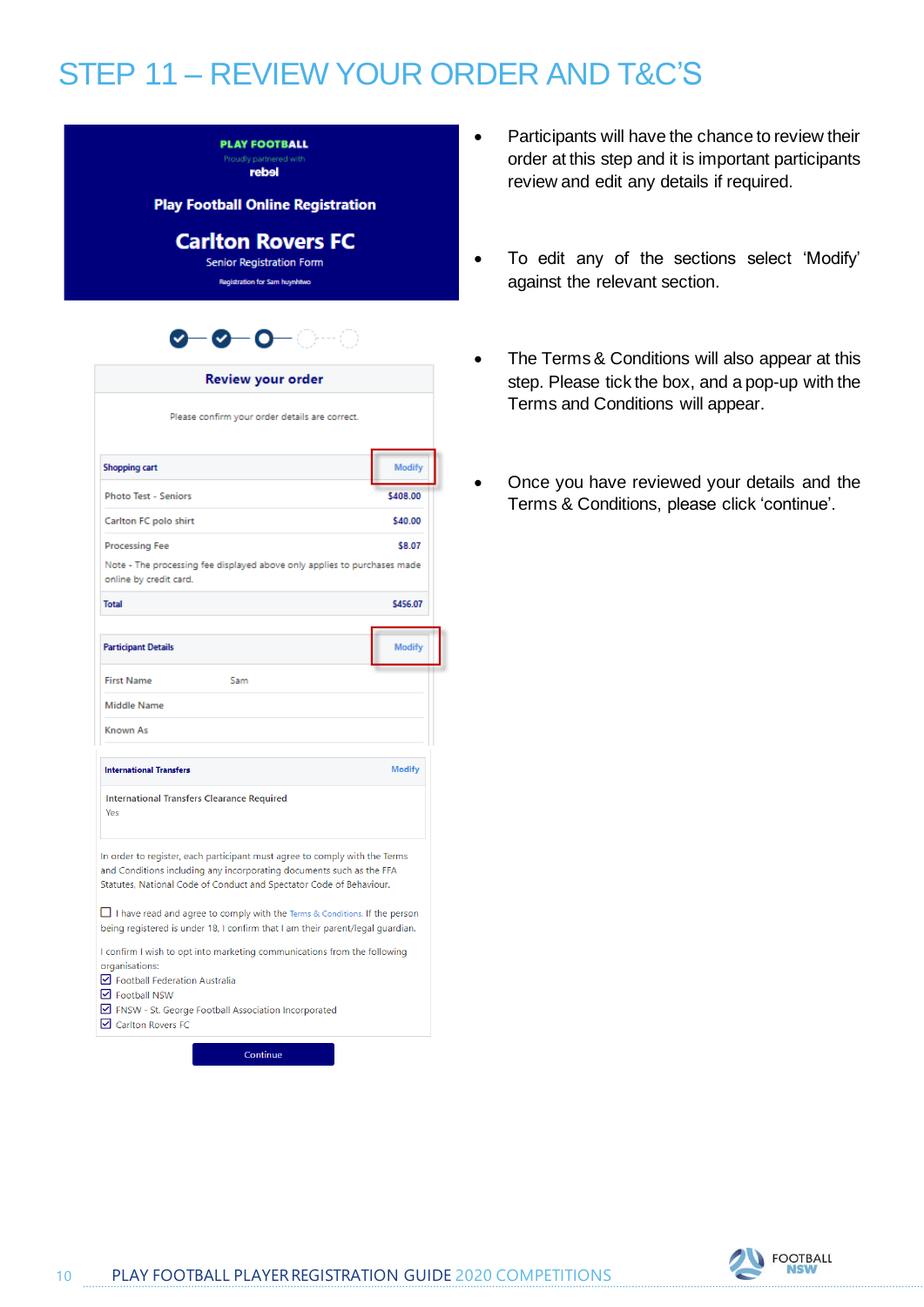#### STEP 12 – PAYMENT

| <b>Carlton Rovers FC</b><br><b>Senior Registration Form</b><br><b>Registration for Sam huynhowo</b>                                                  |          |          |
|------------------------------------------------------------------------------------------------------------------------------------------------------|----------|----------|
| ∞−                                                                                                                                                   |          |          |
| Payment                                                                                                                                              |          |          |
| <b>Details of Purchase</b>                                                                                                                           |          |          |
| <b>Photo Test - Seniors</b>                                                                                                                          |          | \$408.00 |
| Includes fees to:                                                                                                                                    |          |          |
| Football Federation Australia (Photo Test - Seniors) \$33.00                                                                                         |          |          |
| Football NSW (Photo Test - Seniors)                                                                                                                  | \$50.00  |          |
| FNSW - St. George Football Association<br>Incorporated (Photo Test - Seniors)                                                                        | \$85.00  |          |
| Carlton Rovers FC                                                                                                                                    | \$240.00 |          |
| Carlton FC polo shirt<br>Green Carlton FC polo shirt                                                                                                 |          | \$40.00  |
| <b>Processing Fee</b>                                                                                                                                |          | \$8.07   |
| Note - The processing fee displayed above only applies to purchases made<br>online by credit card.<br>* Prices quoted in AUD and include GST of 10%. |          |          |
| <b>Total</b>                                                                                                                                         |          | \$456.07 |

The product fee breakdown is displayed along with any discounts or additional products the participant has selected.

*Please Note: If you are UNSURE if you have selected the correct product, please speak with your club directly.*

If you have selected an INCORRECT product, select one of the blue circles at the top of the page to go back in the process to select the correct product.

#### STEP 12A – ACTIVE KIDS VOUCHER

| Please Select     | $\;$                |              |
|-------------------|---------------------|--------------|
| No Voucher        |                     |              |
| Active Kids NSW   |                     | <b>Apply</b> |
| (5100)            |                     |              |
| Marky's Meats     |                     |              |
| <b>Jims Meats</b> |                     |              |
| P Pete's coupon   |                     |              |
| 50%               |                     |              |
| V sos             | <b>B MASTERCARD</b> |              |
| Name on Card *    |                     |              |
|                   |                     |              |
|                   |                     |              |
| Card Number *     |                     | CVC/CVV *    |
| Card number       |                     | CVV          |
| Expires *         |                     |              |
|                   |                     |              |

- NSW participants who have a valid Active Kids Voucher can enter the voucher details to redeem its value.
- Select the Active Kids Voucher from the dropdown and enter the Active Kids Voucher number then select 'Apply'.
- This will be verified as a valid code by Service NSW. If the code cannot be used, or an error displays make a note of the error and contact – [playfootball.support@ffa.com.au](mailto:playfootball.support@ffa.com.au)

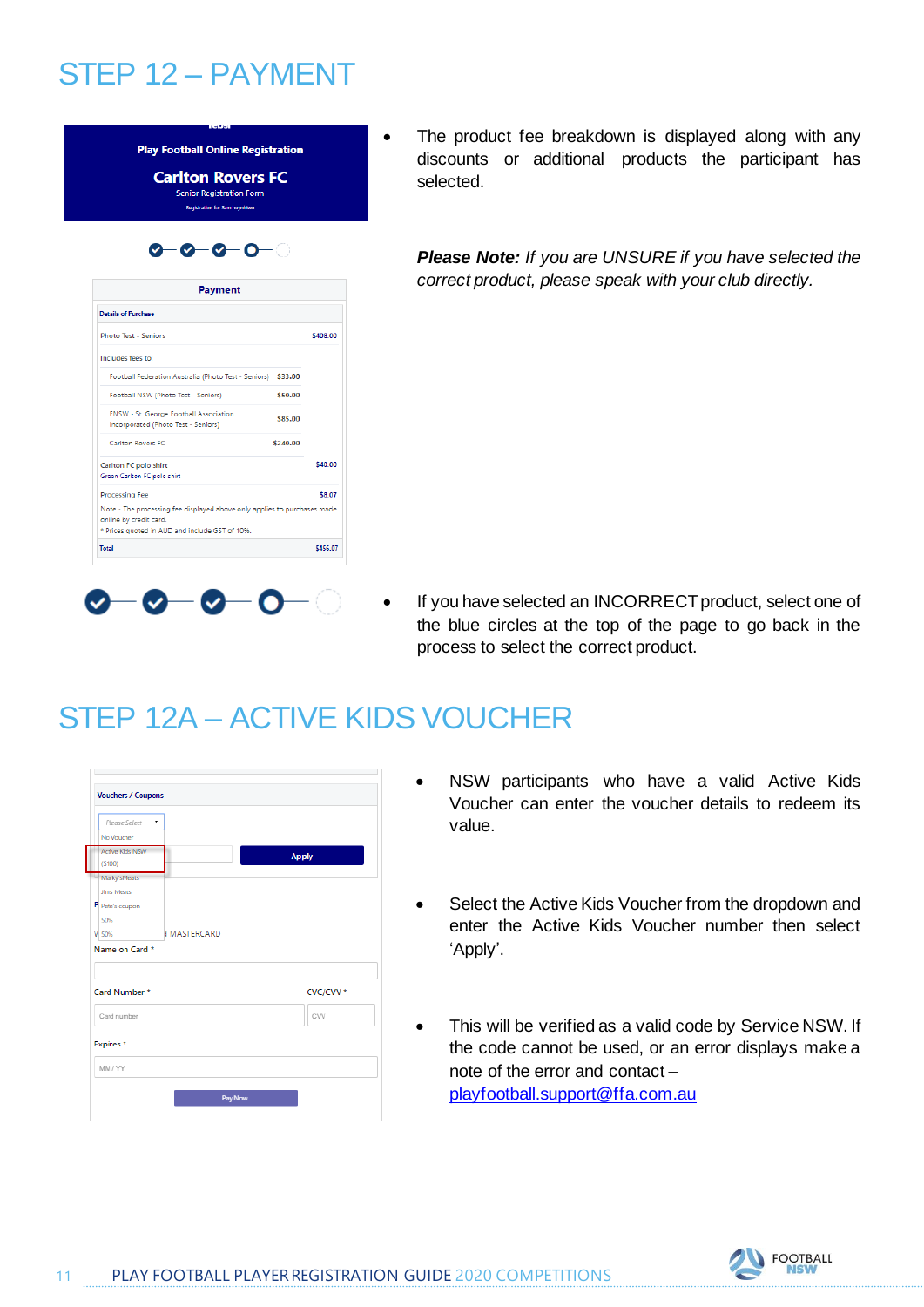# STEP 12B – ONLINE / OFFLINE PAYMENTS

| We accept VISA and MASTERCARD                             |                                                                              |
|-----------------------------------------------------------|------------------------------------------------------------------------------|
| Name on Card *                                            |                                                                              |
| Card Number*                                              | CVC/CVV *                                                                    |
| Card number                                               | CVV                                                                          |
| Expires*                                                  |                                                                              |
| MM / YY                                                   |                                                                              |
|                                                           | Pay Now                                                                      |
| <b>Pay Offline</b>                                        |                                                                              |
| An invoice for the amount payable will be emailed to you. |                                                                              |
| (\$8.07) will not apply.                                  | If you choose to pay offline, the processing fee included in the above total |
|                                                           |                                                                              |

- The payment options available to participants are set by each individual Club.
	- o Online Visa or Mastercard payments (Payments are to be made in FULL)
	- $\circ$  Offline Ability to submit your registration and pay later, according to the payment requirements set by the club.

*Please Note: if there is an issue with payment options available to you, please speak with your club directly.*

# STEP 13 – CONFIRMATION/ PERFORM ANOTHER REGISTRATION

|                                                          | Confirmation                                                 |
|----------------------------------------------------------|--------------------------------------------------------------|
|                                                          | Thanks Sam, your registration has been accepted.             |
| Amount Payable: \$448.00                                 | An invoice has been sent to christopherhuynh15@yahoo.com.au. |
|                                                          |                                                              |
|                                                          |                                                              |
|                                                          |                                                              |
|                                                          | For enquiries relating to this registration, please contact: |
|                                                          |                                                              |
| <b>Test Person</b><br>Carlton Rowers FC<br>test@test.com |                                                              |
|                                                          |                                                              |
|                                                          | <b>Finished Registration</b>                                 |
|                                                          | Perform another registration                                 |

- A confirmation message will display indicating your registration has been completed and sent to the club. An email will also be sent to your email address with invoice details of your transaction.
- Your registration will be pending approval by the club. Once your club activates your registration you are officially registered for the season with that club.
- The system indicates two ways to end the registration process:
	- o 'Finished Registration' will take you back to your Play Football account screen.
	- o 'Perform another Registration' will take you back to step 3, where you can repeat this process for a linked person, or a new person.